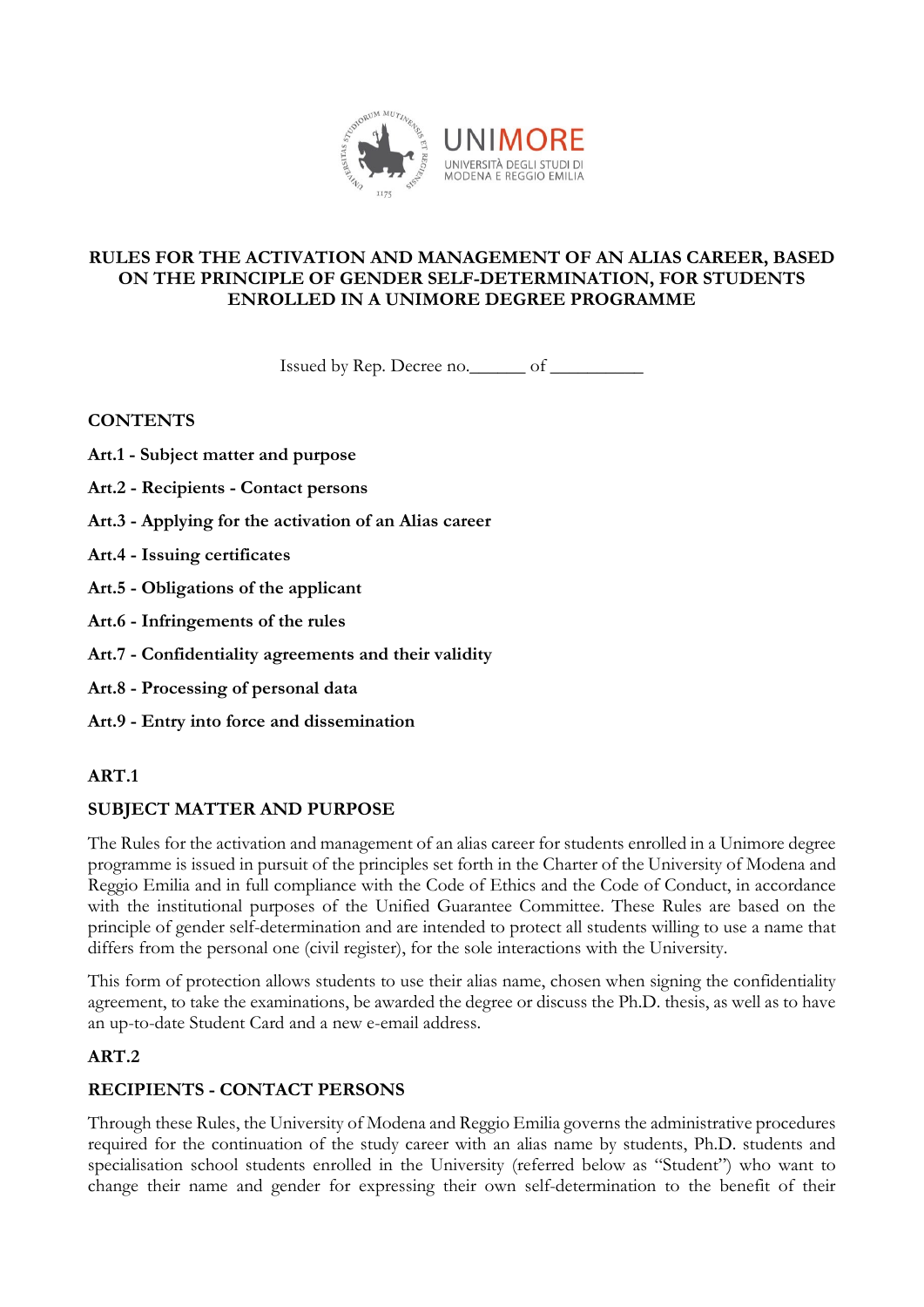psychological and physical wellbeing (Law no. 164 of 14 April 1982). The main purposes of the use of an alias name are as follows:

- to protect the recognition of the transgender rights;

- to promote the creation of an inclusive study environment, always inspired by the founding value of the equal dignity of people, eliminating situations of discomfort for those who want to change their name and identity in the expression of their own gender self-determination.

The use of the alias name, subject to the submission by the person concerned of a formal request to activate the procedure, as specified in art.3, provides for the prior appointment of a reference figure for the Students Services Office in charge of helping the applicant.

## **ART.3**

## **APPLYING FOR THE ACTIVATION OF AN ALIAS CAREER**

1. Those who want to continue their career using an alias name will have direct access to procedural information, properly advertised on the dedicated website, together with the contact person they may refer to.

2. The applicant shall sign a confidentiality agreement with the University.

3. Other than providing all necessary information, the contact person will guide the applicant through the steps to sign the confidentiality agreement and the required administrative adjustments, remaining a reference figure for the entire period of use of the alias name, and also, if necessary, for the structured components of the University, without prejudice to requests for interruption made by the applicant or the grounds for interruption referred to in art.6.

4. The University will prepare and issue a new magnetic card (Student Card) indicating the name and surname chosen. The Student Card will be valid exclusively within the University and cannot be used for any other purpose, nor exhibited outside the University (e.g. for the provision of services concerning facilities and/or privileges granted by institutions, etc.).

The obligation to confidentiality in the processing of sensitive data of the applicant person remains unaffected for all those who will intervene in the process and for those to whom the alias identity of the applicant person will be communicated.

## **ART.4**

#### **ISSUING CERTIFICATES**

1. The University will provide the applicant, if necessary and in compliance with the relevant legislation, with appropriate certification for external use related to the university career referred to the legally recognised identity.

2. The University will not issue any statements and/or certificates indicating the alias name.

3. The applicant may make substitute declarations of certification or affidavit relating to personal status and qualities concerning the university career, in accordance with Pres. Decree no. 445/2000, to be used outside the University exclusively with reference to its legally recognised identity.

## **ART.5**

## **OBLIGATIONS OF THE APPLICANT**

1. The applicant undertakes to report in advance and promptly to/from its own intention to continue to use its elective identity in acts within the University that have an external relevance, within the scope of their category, as provided for in the signed confidentiality agreement.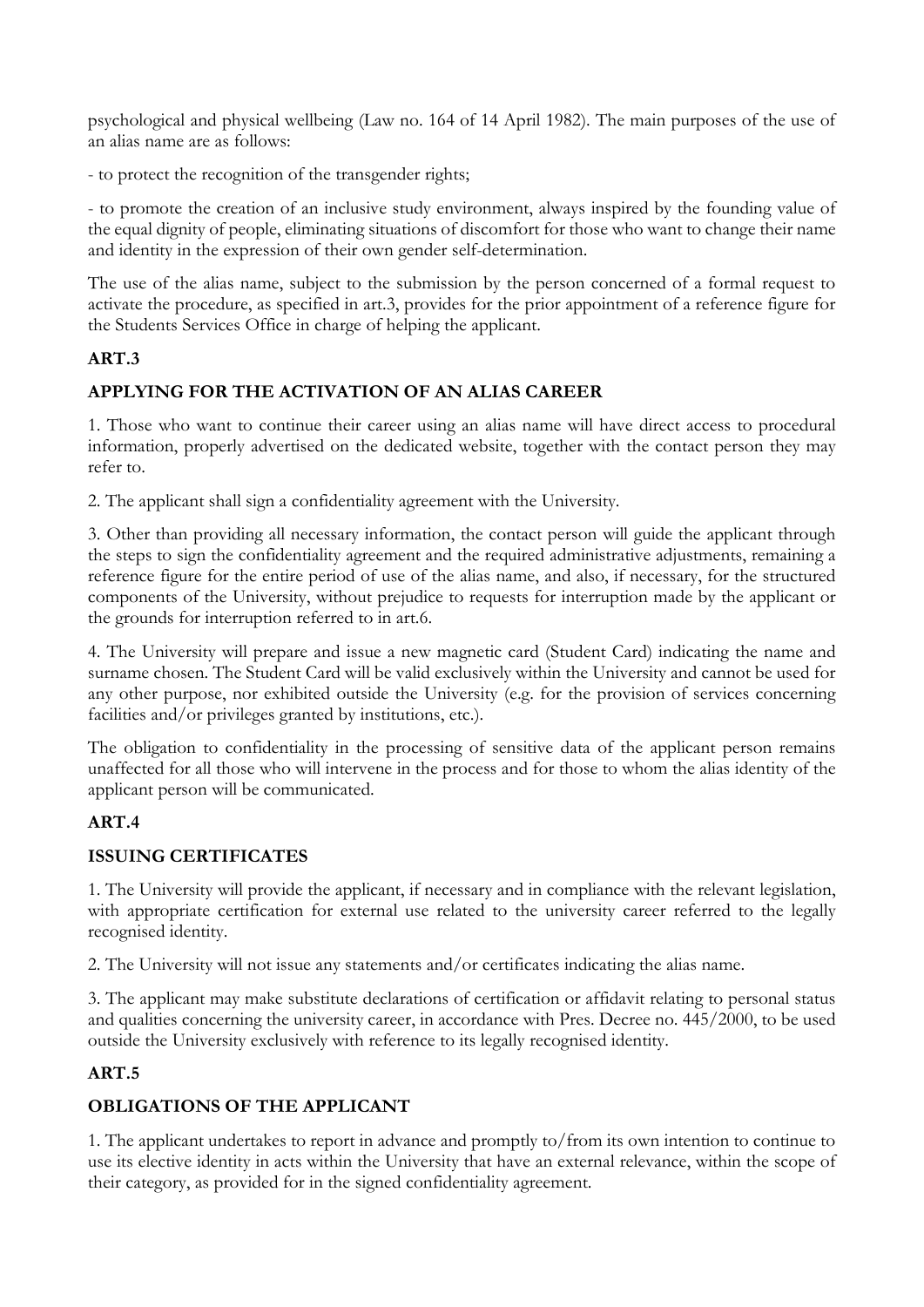2. The applicant undertakes to inform its contact person of the Students Services Office of any situation that may affect the contents and the validity of the confidentiality agreement.

3. Where the applicant has decided to initiate a gender transition process by requiring the judicial authority to modify its personal data, the effectiveness of the confidentiality agreement shall cease at the time of communication by the latter of the final gender correction judgment.

## **ART.6**

## **INFRINGEMENTS OF THE RULES**

1. If the alias contact persons find a possible infringement of these Rules and the confidentiality agreement must inform the Rector, who may suspend the use of the alias name on a precautionary basis, requesting further investigation.

2. If the breach of the confidentiality agreement is actually established, the alias career will be permanently deactivated and the applicant person will have to return the Student Card without prejudice to the imposition of any disciplinary and/or ethical and/or administrative and/or criminal penalties

3. Contrary to the provisions of paragraphs 1 and 2, the person concerned may apply pursuant to Article 48 of the University Statute to the Office of the Ombudsman for the resolution of disputes and/or for information on the procedure to be followed to appeal to the competent authority.

#### **ART.7**

## **CONFIDENTIALITY AGREEMENTS AND THEIR VALIDITY**

The confidentiality agreement, drawn up officially at the working table on alias careers, established on 3 June 2021 in remote mode, is to be considered an integral part of these Rules:

Annex A1. Confidentiality agreement for students enrolled in a Unimore degree programme.

The confidentiality agreement will be effective from the date of its signature and until the end of the university year. It will be tacitly renewed with the payment of the first enrolment instalment for all the following years until the maintenance of the status of student at the University of Modena and Reggio Emilia.

## **ART.8**

## **PROCESSING OF PERSONAL DATA**

The University of Modena and Reggio Emilia will process the data indicated in the confidentiality agreement exclusively for the purposes related to the procedures specified therein in compliance with EU Regulation 2016/679 (aka GDPR) and in accordance with the national legislation referred to in Leg. Decree no. 196/2003 as amended by Leg. Decree no. 101/2018 as well as University regulations.

## **ART.9**

## **ENTRY INTO FORCE AND DISSEMINATION**

1. These Rules will be issued by Rector's Decree following the resolution of the Academic Senate and will enter into force from the day following its publication in the University Register. The Rules will also be available on the University website and on the Unified Guarantee Committee (CUG - Comitato Unico di Garanzia) website.

2. The University of Modena and Reggio Emilia undertakes to provide the widest dissemination - in the forms of communication considered most appropriate and effective - of the Rules adopted.

3. The University of Modena and Reggio Emilia undertakes to create training programmes to raise awareness of the university community on the right methods of communication.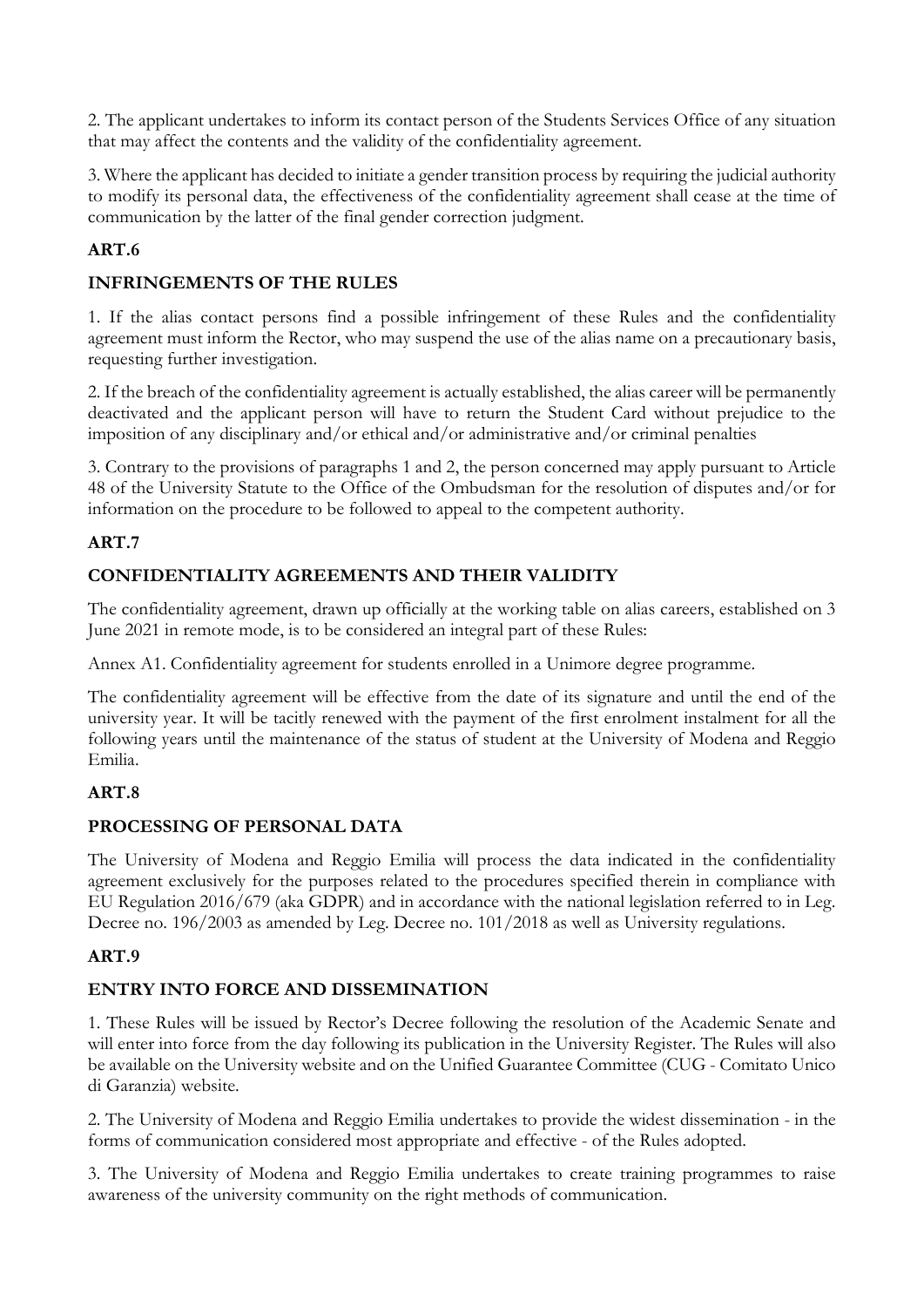4. The University of Modena and Reggio Emilia transposes the recommendations of the working table on the alias careers established at the National Conference of Equality Bodies of the Italian Universities, also approved by the Gender Commission of the CRUI and transmitted on 11 March 2021 to the Equality Bodies of Italian Universities and on 26 April 2021 to the Rectors and Rectors of Italian Universities and approved by the Unimore Unified Guarantee Committee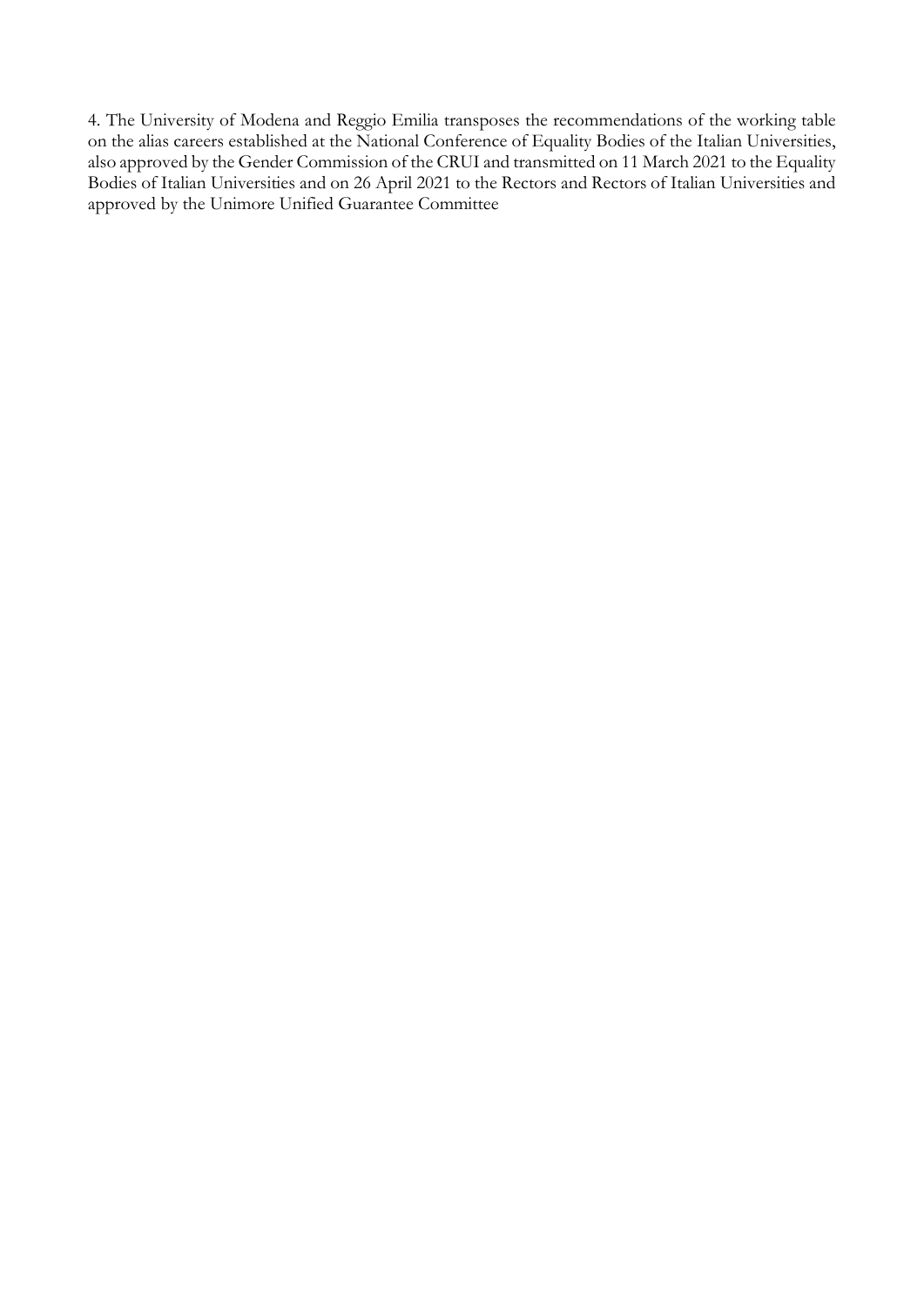# **CONFIDENTIALITY AGREEMENT Pursuant to the Academic Senate resolution of \*\*/\*\*/2021**

**Given** the Academic Senate resolution of \*\*/\*\*/2021

Based on the principle of gender self-determination, the University collects the intention of the applicant person, Student No. ………………………and, for the protection of the psychological and physical well-being of the applicant, undertakes to activate the procedure for the use of an alias name, prepare and issue a new magnetic card (Student Card) bearing the student's last name, the alias name chosen and a new e-mail address consistent with the name chosen.

**Having acknowledged** that the applicant declares, for the sole purposes of this agreement, that …………………………………………………………………………………………………... is the name chosen as an alias name to be identified within the University, during the examination appeals and the proclamation of the degree/doctorate.

## **The Parties:**

|  | in the province of |
|--|--------------------|
|  |                    |
|  |                    |
|  |                    |

- THE UNIVERSITY OF MODENA AND REGGIO EMILIA, represented by the Director of the Students Services Office, Mr Paolo Grasso, below referred to as "University"

## **HAVE AGREED AS FOLLOWS**

1. The applicant acknowledges the procedure decided by the Academic Senate, which determines a communication to all professors and personnel involved in the training and administrative support process related to the degree programme in …………………………………………………………………………. in which the applicant is enrolled at the………………………. year, of the alias name indicated above that will be used during the entire university period, including when taking exams and being awarded the degree/discussing the Ph.D. thesis. The University has the obligation to process the data indicated in this Agreement in accordance with the provisions of applicable legislation, and for the University personnel involved in the procedure relating to the use of an alias name, to preserve the confidentiality of the information collected.

2. Following the agreement signature, the University undertakes to issue a new Student Card reporting the alias name chosen. The applicant undertakes to use and show the university card bearing the alias name only within the university facilities.

3. In the event that the photo uploaded in the Esse3 management application when registering does not conform to the external appearance, the applicant may request the upload of a more appropriate photo that will be reproduced in the new Student Card bearing the "alias" name.

4. The applicant is also informed that its personal name will be replaced by the alias name also in the "Dolly" teaching portal and in Unimore e-mail address.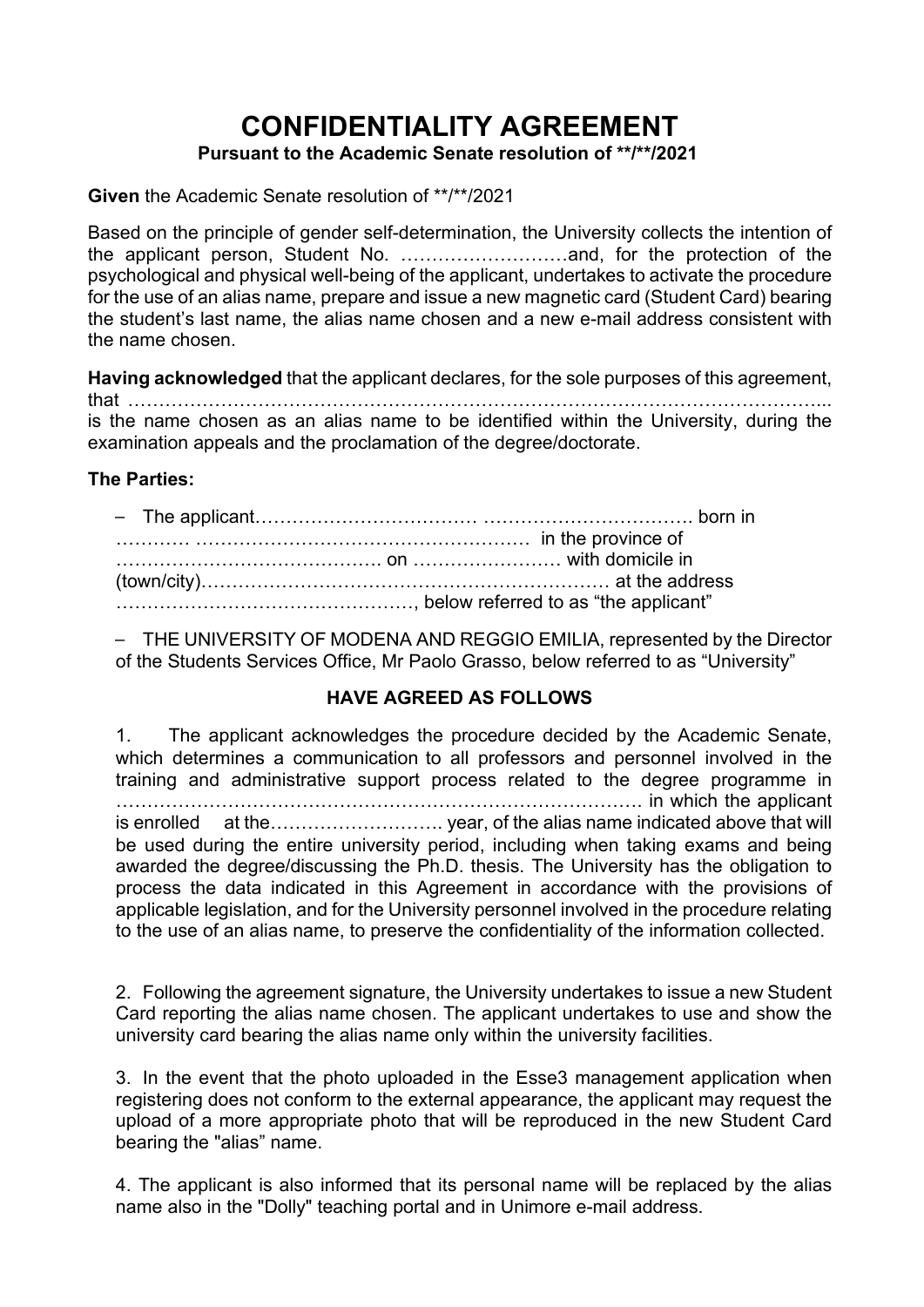5. The applicant is aware that any substitute declarations of certification or affidavit relating to personal status and qualities concerning the university career signed by the applicant, in accordance with Pres. Decree no. 445/2000, and used outside the University shall refer to its legally recognised identity.

6. The applicant is aware that all the certifications and the title issued, in the event that the title is obtained before the issue of the final decision on gender and name correction, will report the actual personal data, indicated on the identity document.

The University will not issue any statements or certificates indicating the alias name. Please note that after obtaining any final sentence of correction of sex issued by the competent Court, the applicant may request the degree/doctorate certificate bearing the new identity.

7. Given that the confidential agreement is valid only within the university facilities of Unimore, in case the applicant has to carry out activities outside these facilities (by way of example, participation in internships, participation in international mobility projects), the administration, after consulting the person concerned or at its request, reserves the right to evaluate the possibility of informing of the agreement, and propose its application, any external contact persons involved in the request.

8. If there are reasonable grounds to believe that the applicant violates, even partially, the "Rules for the Activation and Management of an Alias Career" and this Agreement, upon preliminary investigation, the use of an alias name may be suspended, on a precautionary basis, by order of the Rector. If the actual violation is established, the Rector, by its own provision, will not allow the use of the alias name (with consequent obligation to return the Student Card) without prejudice to the imposition of any disciplinary and/or ethical and/or administrative and/or criminal penalties. The applicant shall be personally liable for any false statement expressed.

9. The applicant undertakes to inform the University of any situation that may affect the contents and the validity of this agreement. In particular, by way of example but not of limitation, the applicant undertakes to communicate immediately to the contact person the sentence of correction of sex issued by the competent Court or its decision not to rely on the alias name anymore.

10.This agreement is effective from the signature date and until the end of the current university year. It will be tacitly renewed with the payment of the first enrolment instalment for all the following years until the maintenance of the status of student at the University of Modena and Reggio Emilia. The agreement shall cease to be valid from the time of the submission of the final judgment of the competent Tribunal on the correction of sex or the communication of the decision that the applicant no longer wishes to rely on the alias identity.

Modena/Reggio Emilia …………………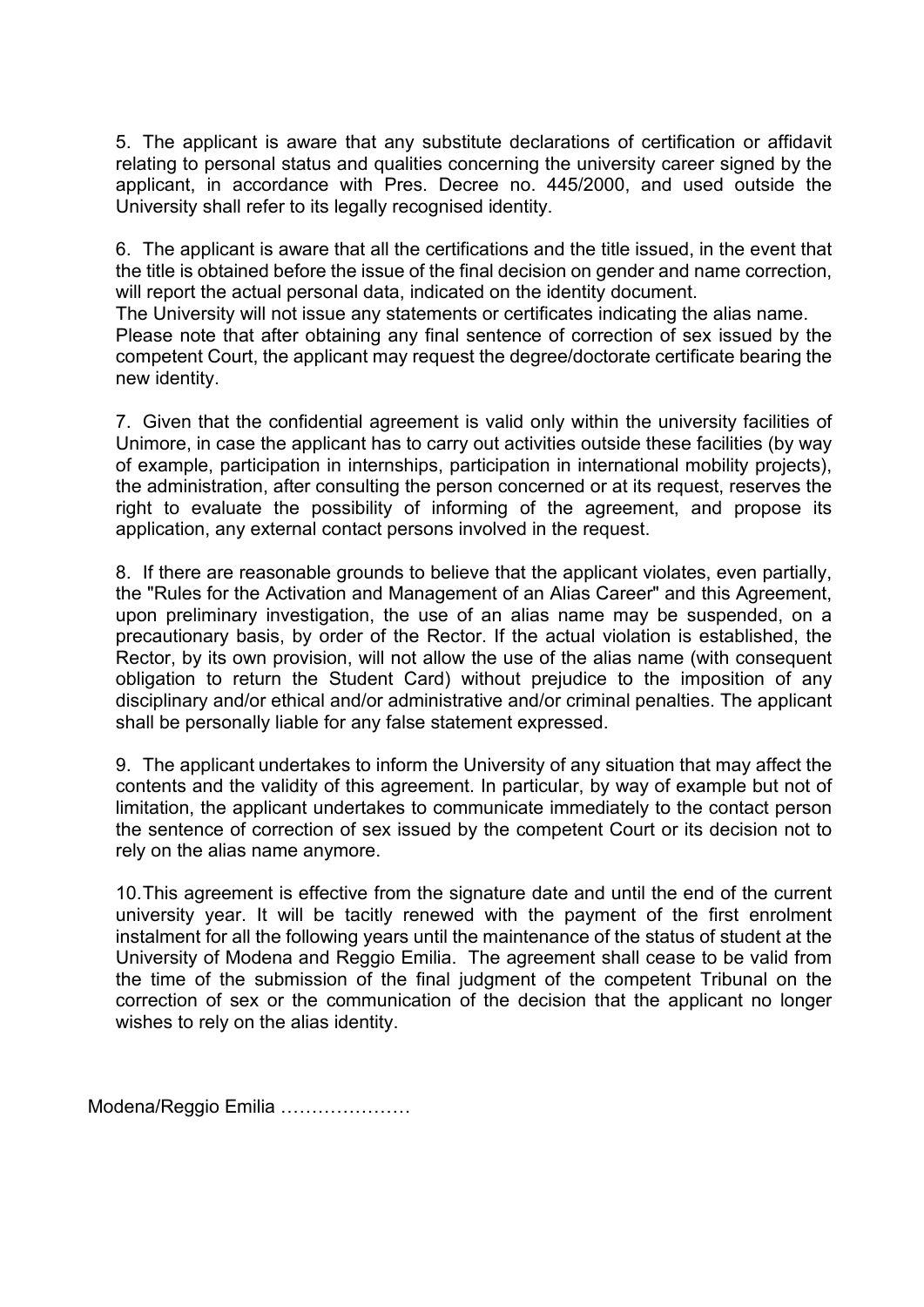| (Applicant's first name and last name) |
|----------------------------------------|
|                                        |

The Director of the Students Services Office Mr Paolo Grasso ……………………………………………………………………………

……………………………………………………

(signature for acceptance)

(signature for acceptance)

#### **Disclosure pursuant to Art. 13 of EU regulation no. 679/2018 (GDPR) on the processing of personal data provided following the signature of the confidentiality agreement pursuant to the resolution of the Academic Senate of 26 April 2016**

The University of Modena and Reggio Emilia (hereinafter referred to as "Unimore"), in the person of its legal representative, the Rector pro tempore, in his capacity of Data Controller of its personal data, pursuant to EU regulation no. 679/2018, hereinafter referred to as "GDPR", hereby informs you that the above-mentioned regulation provides for the protection of the people and other subjects on personal data processing, and said processing will be based on principles of fairness, lawfulness, transparency, and protection of your privacy and rights. Your personal data, relating to and connected with your relationship with Unimore, will be processed under the legal provisions of the afore-mentioned regulation and the privacy obligations provided therein.

**Processing purposes**: the personal data you provided will be processed solely to comply with the purposes under the confidentiality agreement signed pursuant to the resolution of the Academic Senate of \*\*/\*\*/2021.

More specifically:

- to issue a new Student Card reporting the alias name you have chosen.
- to comply with the legal obligations of the Data Controller.

Unimore processes your data based on the consent you gave us.

#### **Communication of personal data**

For the purposes listed above, without prejudice to the use of the new Student Card within the university facilities, your data may be disclosed to:

all professors and personnel involved in the training and administrative support process related to your degree programme.

#### **Compulsory or voluntary nature of the data provision**

You are not obliged to give us your data, but in that case we would not be able to provide you with the services requested.

#### **Types of processed data**

For the purposes mentioned above, the data collected may be of various types: general data, identification (e.g. first name and last name; physical and/or phone and/or digital contacts).

The processing will involve the collection of documentation regarding the process undertaken to obtain the gender change, containing data configurable as belonging to the categories referred to as "special" in Art. 9 of the GDPR.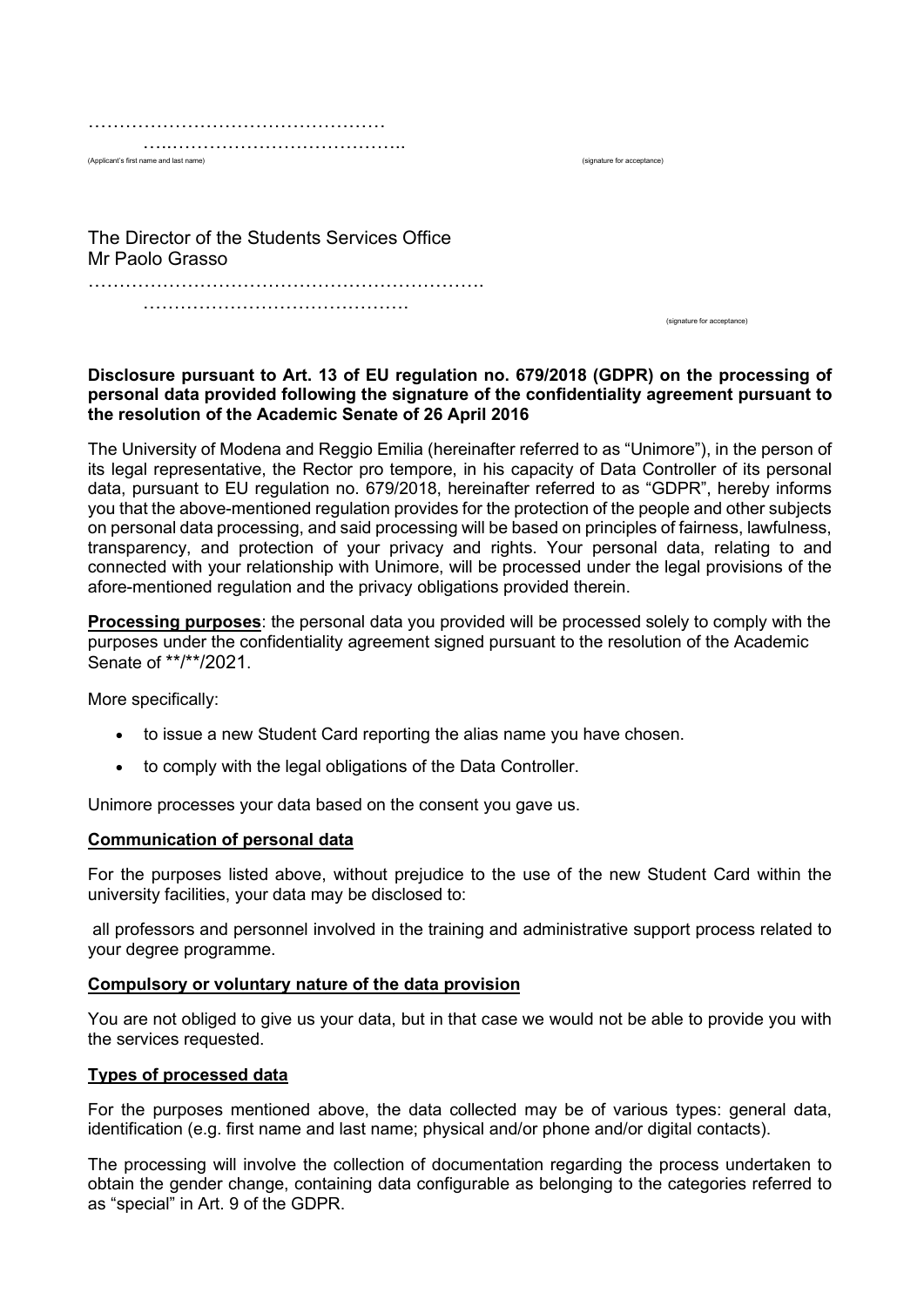#### **Processing modes**

Data is collected, processed and filed mainly on digital and computerised means. Some processing activities that are not available on digital means will be performed on hard copy.

#### **Data transfer abroad**

Your data may be transferred to third countries in the following cases:

- use of cloud services by the Data Controller (e.g. Google). With regard to the cloud service, data is processed based on a formal appointment of the provider, together with suitable information and instructions given on safety measures and procedures to be adopted to ensure a proper level of safety;
- Universities, research institutions, affiliated private companies for the management of study or research programmes abroad (e.g. Erasmus project) to which you may request access.

#### **Data retention period**

Your personal data will be retained for the purposes related to the agreement signed and pursuant to specific law obligations, with no time limit.

#### **Rights of the person concerned**

Pursuant to the GDPR, you have the following rights:

Art. 15 Right of access of the data subject;

Art. 16 Right of rectification;

- Art. 17 Right of cancellation;
- Art. 18 Right of restriction to processing:

Art. 20 Right of data portability;

Art. 21 and Art. 22: Right to object and automated decision-making process relating to natural persons.

To verify the conditions and modes for the exercise of the rights listed above, please refer to the integral text of the above-mentioned provisions, available on the website: www.garanteprivacy.it.

Please note that should you consider that your rights mentioned above are infringed, under the current regulations you may complain to the national Supervision Authority.

Data Controller and Data Protection Officer's identification data.

Data Controller: under the law, the Data Controller is the University of Modena and Reggio Emilia, represented by the Rector and with headquarters at the address via Università n. 4 - 41121 Modena, Phone number: 059 2056095.

Data Protection Officer: Vittorio Colomba, e-mail: [dpo@unimore.it.](mailto:dpo@unimore.it)

I, the undersigned, the applicant ..........................., consent to the processing operations of the data contained in this document and its annexes, for the purposes and in the manner described in the information provided pursuant to Arts. 13 and seq. of EU Regulation no. 679/2016 that I declare to have read and understood.